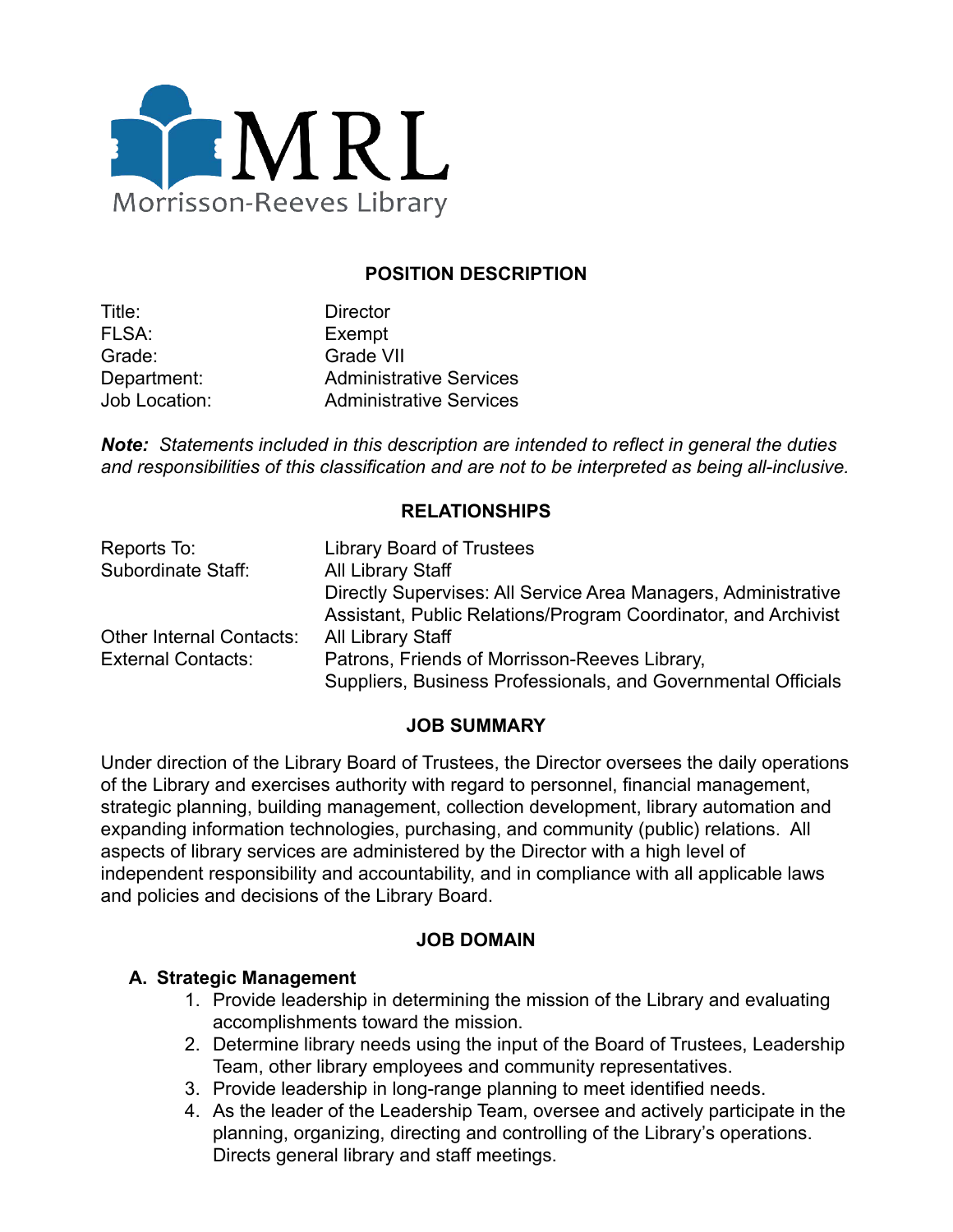- 5. Continually assess and align the strategic, administrative, and operational functions of all departments to be congruent with the short and long-term strategies of the Library.
- 6. Continue professional growth and development through workshops, seminars and programs that pertain specifically to directorship and to library services in general.
- 7. Develop professional knowledge through professional literature, research, organizational memberships, networking relationships, area community groups and other professional alliances.

## **B. Fiscal Management**

- 1. Develop and administer the budget with input from Library Board and Service Area Managers.
- 2. Evaluate projected major expenditures and present a prioritized schedule to the Board of Trustees for approval.
- 3. Oversee investment of Library funds as prescribed by Indiana law and as directed by MRL's Board of Trustees.
- 4. Maintain efficient procedures and effective controls for all expenditures for the Library, cognizant of budget constraints and supported by continual evaluation and implementation of cost-containment measures.
- 5. Ensure that all service contracts are developed in compliance with advertising and bidding requirements and that all service contractors fulfill contract obligations.

# **C. Personnel Management**

- 1. Perform regularly scheduled performance appraisals, promoting and assisting employees with career and personal development.
- 2. Oversee in-service training and staff development programs for all employees.
- 3. Ensure the appropriate administration of discipline.
- 4. Serve as the communication liaison between library staff and the Board of Trustees.

## **D. Building/Asset Management**

- 1. Evaluate the need for changes in building use and prepare recommendations to the Board of Trustees.
- 2. Provide leadership and direction for major development projects, including construction and/or renovation of facilities.
- 3. Evaluate and develop plans for achieving the effective allocation and utilization of operational/administrative space to meet the changing needs of the Library.
- 4. Oversee maintenance of an inventory listing of all library furniture and equipment with the location of items identified.

# **E. Public Relations and Marketing**

- 1. Oversee and manage the development and administration of all services of the Library.
- 2. Speak and make presentations in the community and to professional library groups.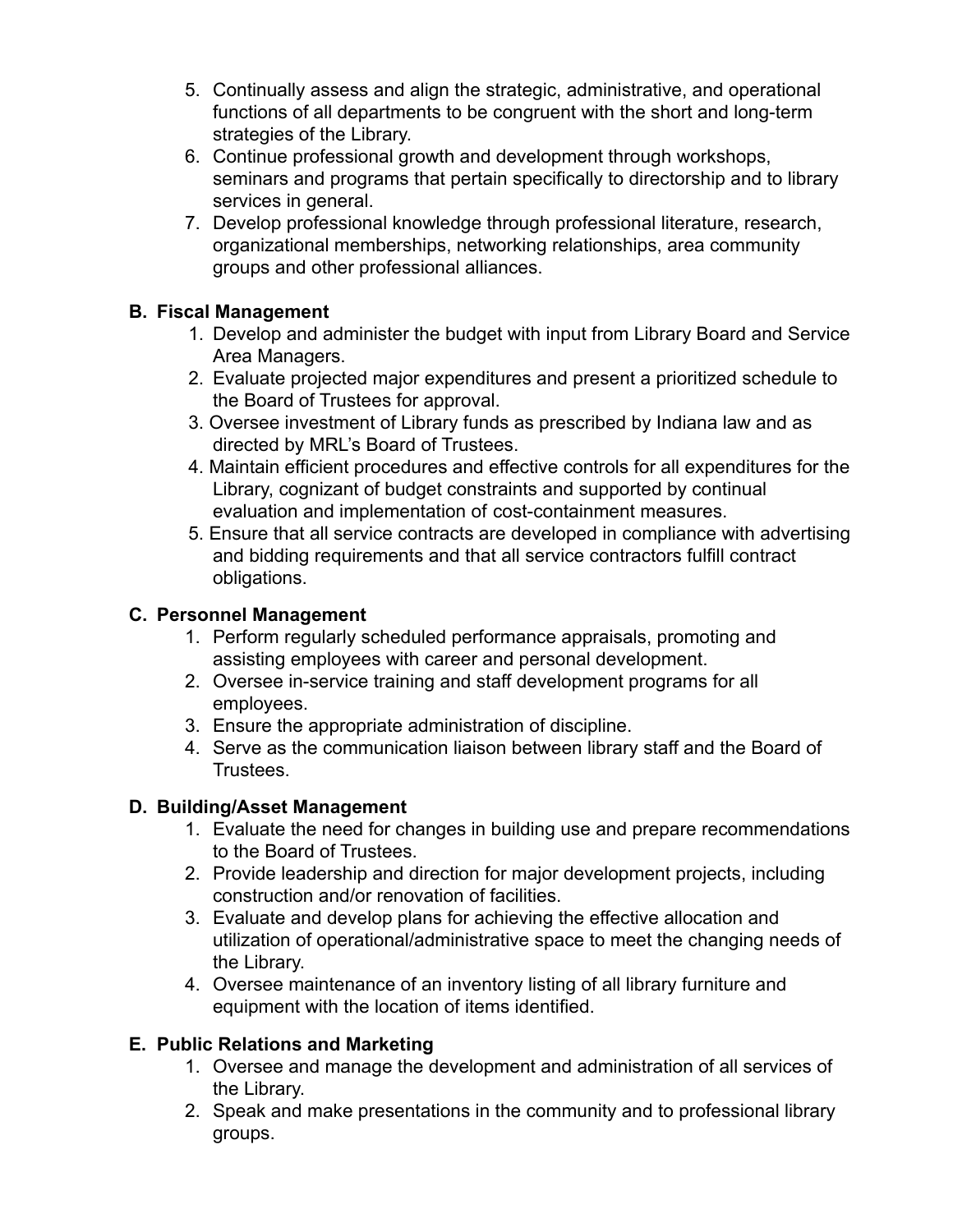### **F. Other Duties**

- 1. Serve as Director of the Wayne County Contractual Library.
- 2. Act as chief purchasing agent for the Library according to the Indiana Law and Library policy.
- 3. Oversee the selection, purchase, and weeding of library materials in all formats to maintain collections that fit within the constraints of the physical space available and address the needs and interests of the community while adhering to budget constraints.
- 4. Oversee the Library's integrated library system (ILS), staying abreast of current technologies and their application to serving the needs of the Library and the community.

## **KNOWLEDGE, SKILLS AND ABILITIES**

- 1. *Extensive knowledge of* current general public library service, policy, standards, and procedures; strategic planning; budget development and administration; current human resource management practices, including state and federal employment laws, current library technology and other technology affecting employee work requirements and community service needs, public relations and programming, especially as applicable to a non-profit entity; and facilities management.
- 2. *Ability to* lead by example; define problems, collect data, establish facts, and draw valid conclusions; identify future needs and develop plans to meet those needs; exercise discretion, consistency, and independent judgment in the interpretation of approved policies and methods in relation to library personnel on a day-to-day basis; work at a varied pace within the context of the working conditions listed below; oversee management of service areas and personnel effectively and efficiently using sound and sensible management practices; maintain a working knowledge of library computer systems and other technologies as they pertain to library functions and services; mentor Service Area Managers; qualify for bonding by insurance company; and to travel independently.
- 3. *Highly effective skills* in all forms of communication, written and oral, within a variety of settings with both internal and external contacts with special emphasis on the promotion, protection, and perpetuation of the Library and its services; problem/conflict resolution; workplace organization, prioritization and time management.

### **WORKING CONDITIONS**

The *physical demands and work environment* of this position are typical of an interior/office work environment with limited physical effort required and no or very limited exposure.

### **Essential physical abilities include**:

- 1. Sufficient clarity of *speech and hearing* or other communication capabilities, with or without reasonable accommodation, which permits the employee to communicate effectively within the Director's unique role.
- 2. Sufficient *vision or other powers of observations*, with or without reasonable accommodation, which permits close vision, distance vision, color vision, peripheral vision, depth perception, and the ability to focus.